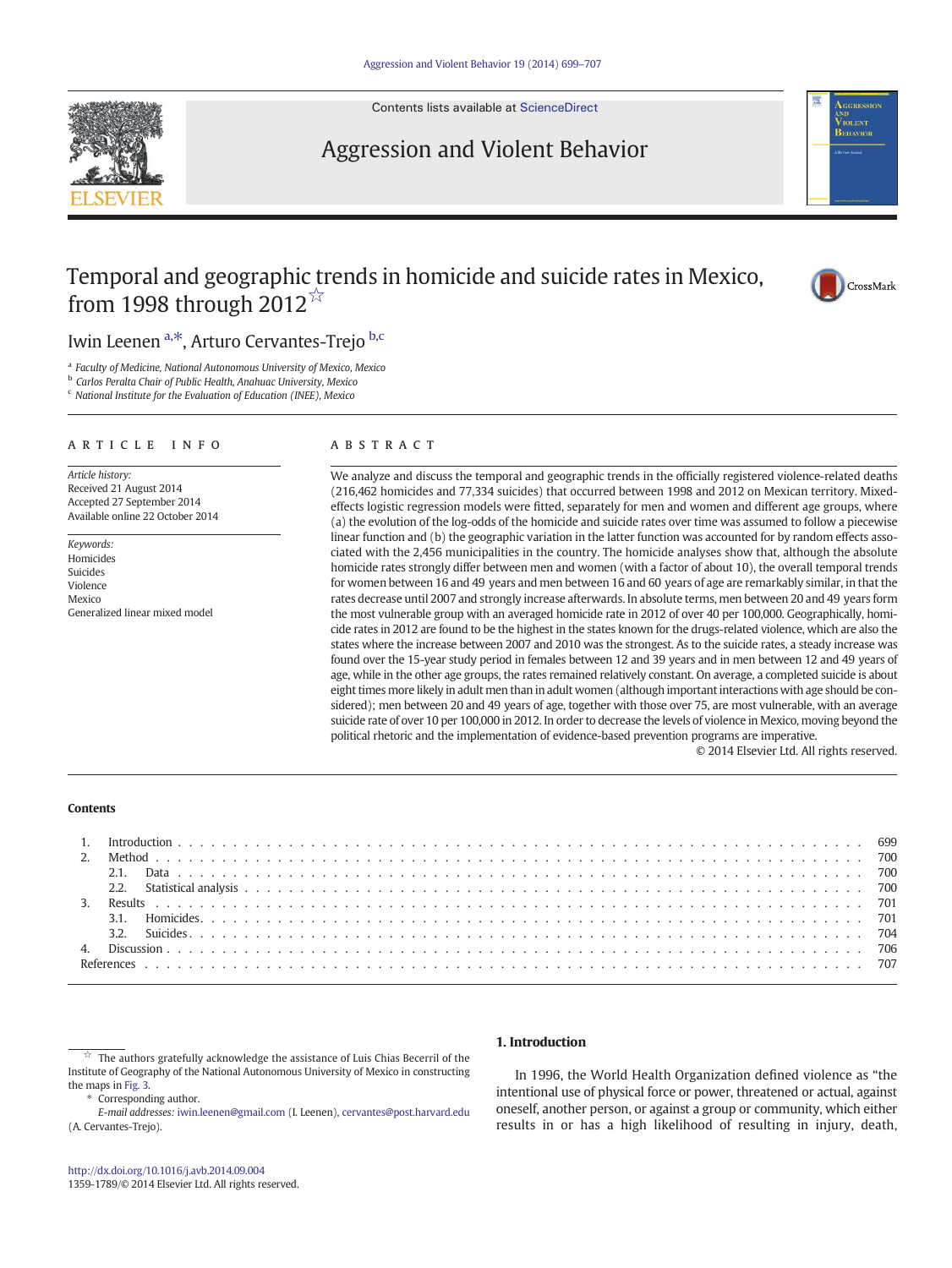psychological harm, maldevelopment or deprivation" (as cited in [Dahlberg and Krug \(2002\), p. 5](#page--1-0)). Since the Forty-Ninth [World Health](#page--1-0) [Assembly \[WHA\] \(1996\)](#page--1-0) declared violence a major and growing global public health problem, many international efforts, such as the Global Burden of Disease study ([Lozano et al., 2012; Murray et al., 2012\)](#page--1-0), the World Report on Violence and Health [\(Krug, Dahlberg, Mercy, Zwi, &](#page--1-0) [Lozano, 2002](#page--1-0)) and the associated Global Campaign on Violence Prevention [\(Violence Prevention Alliance \[VPA\], 2012](#page--1-0)), have brought evidence-based violence prevention onto the public health agenda (see also, [Rutherford, Zwi, Grove, and Butchart \(2007a, 2007b\)\)](#page--1-0).

Every year in the world, an estimated 1.34 million violent deaths occur from intentional injury, of which around 880,000 are selfinflicted (i.e., suicides) and 460,000 are other-inflicted (i.e., homicides; [Lozano et al., 2012\)](#page--1-0). Worldwide, both homicide and suicide rank among the leading causes of death among those aged 15–44 years. Experts agree that deaths, injuries and disabilities due to violence are expected to increase in the world, especially in low- and middleincome countries (United Nations Offi[ce on Drugs & Crime \[UNODC\],](#page--1-0) [2014; VPA, 2012\)](#page--1-0). Recent data show that Central America, together with Southern Africa, has the highest homicide rates in the world, reaching above 24 victims per 100,000 population in 2012, whereas the global, worldwide homicide rate amounted to 6.2 per 100,000; when considering the five global regions defined by the United Nations, homicide rates are highest in the Americas with 16.3 homicides per 100,000 as compared to 2.9 in Asia, 3.0 in Oceania and Europe, and 12.5 in Africa [\(UNODC, 2014](#page--1-0)). Conversely, suicide rates in the Americas with 7.9 per 100,000 are—together with Africa and the Eastern Mediterranean region—considerably lower as compared to Europe, South-East Asia (which includes India), and the Western Pacific region (including China and Japan), where about 14 suicides occur per 100,000 population [\(Värnik, 2012\)](#page--1-0).

In the last decade, mortality from violence, and particularly homicide, has strongly increased in Mexico, which moved the country into the group of Latin American countries with the highest rates of violence-related deaths [\(Gawryszewski, Sanhueza, Martinez-Piedra,](#page--1-0) [Escamilla, & Marinho de Souza, 2012; UNODC, 2014\)](#page--1-0). Although this increase has been amply documented and discussed in the popular as well as the academic press [\(Dube, Dube, & García-Ponce, 2013;](#page--1-0) [González-Pérez et al., 2012; Hernández-Bringas & Flores-Arenales,](#page--1-0) [2011; Salama, 2013; Vilalta, 2013, 2014](#page--1-0)), the evolution over time has been studied either globally or at the level of distressed areas or states. The present study examines the overall temporal pattern of change in homicides and suicides since 1998 in Mexico, segregated by gender and age groups, and how this temporal evolution spatially distributes at the aggregate level of municipalities. The findings are discussed in relation to existing literature on the psychological and sociological impact of living and growing up in a violence-stricken neighborhood. We conclude with some implications for policy-making.

#### 2. Method

#### 2.1. Data

The following two sources of data were combined in the present project. Both sources are made available by Mexico's National Institute of Statistics, Geography and Information [\(Instituto Nacional de](#page--1-0) [Estadística y Geografía \[INEGI\], n.d.](#page--1-0)). On the one hand, we downloaded population counts from the Mexican censuses in the years 2000, 2005, and 2010, separated for each of the 2,456 municipalities in the country and segregated by sex and for each year of age. Subsequently, the counts by year of age were aggregated in ten age groups (0–11, 12–15, 16–19, 20–23, 24–29, 30–39, 40–49, 50–59, 60–74, and 75 or older), so that the number of individuals in each of the 20 combinations of sex and age groups (further called sex–age groups) were obtained for each municipality in each of the three census years. By linear interpolation, population counts were estimated for the other years covered by the 15 year study period.

On the other hand, we consulted the official mortality data sets of Mexico, in which, among others, details on the cause of death (classified according to the international classification of diseases ICD-10, [World](#page--1-0) [Health Organization \[WHO\], 2011\)](#page--1-0), exact time of death, municipality and date of registration, and sex and age of the deceased are recorded. From this data base, we extracted all deaths classified either as homicides (i.e., categories X85–Y09, Y35, Y36, Y87.1 and Y89.9 in the ICD-10 classification) or as suicides (i.e., ICD-10 categories X60–X84 and Y87.0). The cases for which the municipality of registration was missing or for which the registration occurred more than a year after the actual decease (0.9% for homicides and 0.5% for suicides) were removed. If sex and/or age of the victim was missing (3.1% of the homicides and 0.7% of the suicides), the observation was randomly redistributed taking into account the actual distribution of sex and age in the population of homicides/suicides across the country.

Combining both sources of information resulted into a data set with the number of residents as well as the number of homicides and suicides registered in each municipality, by sex–age group, and for each year included in the study.

#### 2.2. Statistical analysis

These data were analyzed, separately for homicides and suicides and for each sex–age group, by means of multilevel logistic regression models (which belong to the family of hierarchical or mixed-effects generalized linear models; see [Snijders & Bosker, 2012, chap. 17;](#page--1-0) [Wong & Mason, 1985\)](#page--1-0). In view of the small numbers of suicides in the lowest age group (an average of 1.0 per 1,000,000 per year, boys and girls taken together) and some methodological issues in classifying child mortality as suicides ([Crepeau-Hobson, 2010](#page--1-0)), we excluded children younger than 12 years of age from the analysis.

At the lowest level of the model, the number  $Y_{it}$  of homicides or suicides in the sex–age group under study that occurred in municipality i  $(i = 1, ..., 2456)$  during year  $t$  ( $t = 1998, ..., 2012$ ) is assumed to follow a binomial distribution with parameters  $n_{it}$  (i.e., the number of inhabitants belonging to the given sex–age group in municipality  $i$  in year  $t$ ) and  $\pi_{it}$  (i.e., the probability that an individual from this subpopulation becomes the victim of homicide or commits suicide). It is further assumed that, within municipality i, the log-odds of the latter probabilities follow a (continuous) piecewise linear function of time, parametrized as follows:

$$
\log\left(\frac{\pi_{it}}{1-\pi_{it}}\right) = \beta_{0i} + \sum_{j=1}^{m} \beta_{ji} \Big[\max\left(t, \tau_j\right) - \Big(\tau_{j-1}\Big)\Big] I\Big(t < \tau_{j-1}\Big),\tag{1}
$$

where *m* denotes the number of linear pieces and  $\tau_0$ , ...,  $\tau_m$  the breakpoints in descending order (i.e., the years where the respective linear pieces begin and end, with  $\tau_0 \equiv 2012$  and  $\tau_m \equiv 1998$ ), which are specified as constants in the analysis (see below). The indicator function I(expression) equals 1 if expression is true, and 0 otherwise. As illustrated in [Fig. 1](#page--1-0), the parametrization in Eq. (1) renders  $\beta_{0i}$  the interpretation of the (log-odds of the) homicide or suicide rate in municipality *i* in the year 2012, while  $\beta_{ii} = (j = 1, ..., m)$  indicates how this rate has changed (per year) between  $\tau_i$  and  $\tau_{i-1}$ .

Whereas at the first level the temporal evolution within municipalities is modeled, the second level specifies parameters which allow studying the variation among municipalities with regard to this temporal evolution. In particular, the between-municipality variation in each of the parameters  $\beta_{ii}$  at the right-hand side of Eq. (1) is modeled as follows:

$$
\beta_{ji} = \gamma_{0j} + \gamma_{Sj} X_{Si} + \gamma_{Mj} X_{Mi} + \gamma_{Lj} X_{Li} + \gamma_{Bj} X_{Bi} + u_{ji},\tag{2}
$$